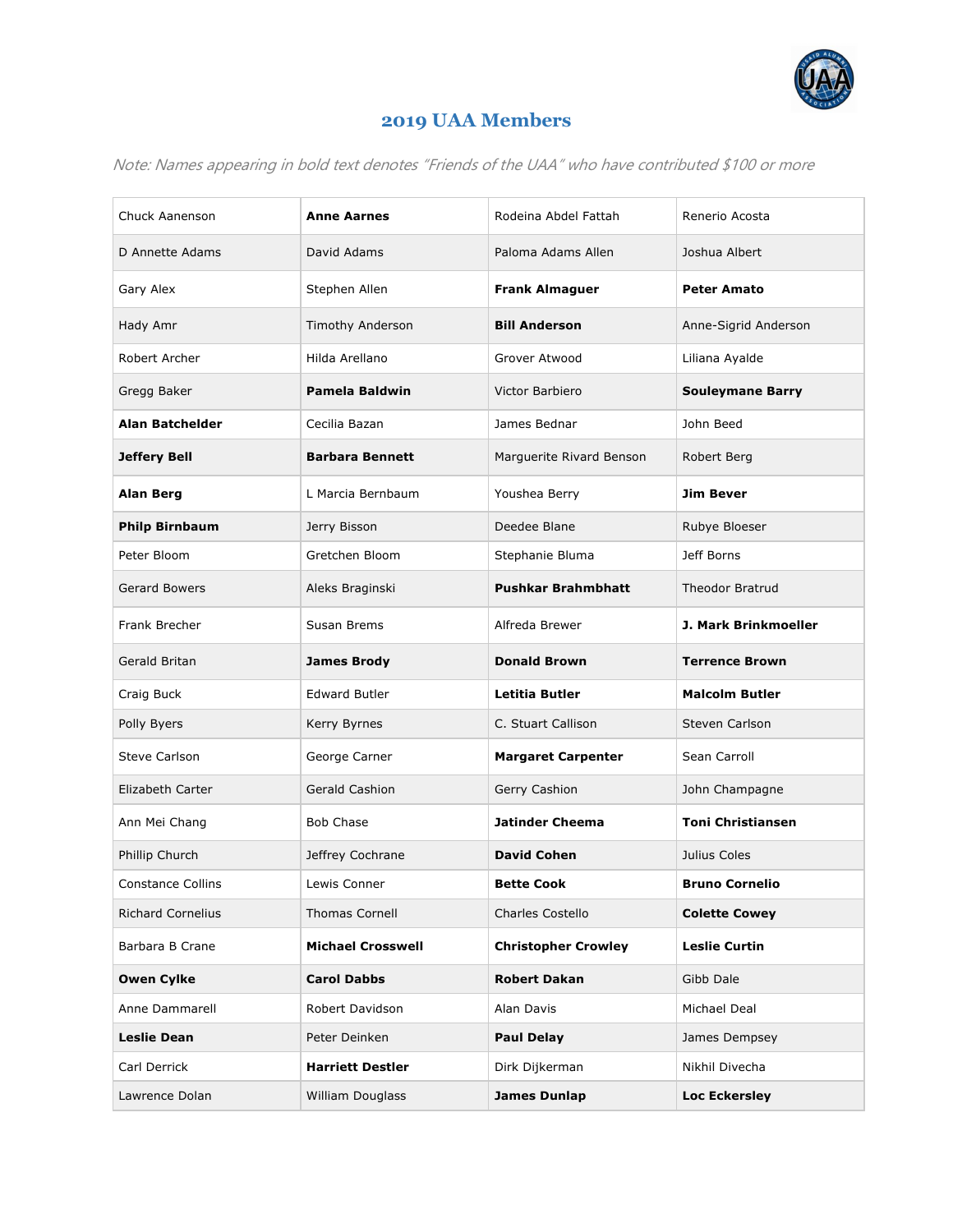| <b>David Eckerson</b>  | Paul Ehmer              | <b>William Elliott</b>   | Elenore Elser               |
|------------------------|-------------------------|--------------------------|-----------------------------|
| Sharon Epstein         | John Eriksson           | C. David Esch            | <b>Peter Ewell</b>          |
| Linda Falimy           | Thomas Fallon           | Kenneth Farr             | <b>Paula Feeney</b>         |
| Lloyd Feinberg         | Arthur Fell             | Nishana Fernando         | <b>Abbe Fessenden</b>       |
| <b>Patrick Fine</b>    | Kimberly Flowers        | Mary Foster              | <b>Thomas Fox</b>           |
| Eizabeth Fox           | <b>Jim Franckiewicz</b> | <b>Joseph Fredericks</b> | Kimberly Gamble-Payne       |
| <b>Larry Garber</b>    | <b>David Garms</b>      | <b>William Garvelink</b> | <b>Philip Gary</b>          |
| <b>Jose Garzon</b>     | James Gaughran          | Thomas Geiger            | William Gelman              |
| Gene George            | <b>Dale Gibb</b>        | <b>Stephen Giddings</b>  | <b>Frederick E. Gilbert</b> |
| Judith Gilmore         | <b>John Giusti</b>      | William Goldman          | Joseph B Goodwin            |
| Carey Gordon           | <b>Stephen Grant</b>    | <b>Edward Greeley</b>    | <b>Linda Gregory</b>        |
| Jeffrey Grieco         | Zach Hahn               | Zachary Hahn             | <b>David Hales</b>          |
| Timothy Hammann        | <b>William Hammink</b>  | <b>Howard Handler</b>    | Kathleen Hansen Conroy      |
| Jean Harman            | Donnie Harrington       | John Hatch               | Margaret Healey             |
| Lawrence Heilman       | Jack Heller             | <b>George Hill</b>       | <b>Michael Hirsh</b>        |
| <b>Elizabeth Hogan</b> | Paul Holmes             | James (Jim) Holtaway     | Kempe Hope                  |
| <b>Mary Huntington</b> | George Ingram           | <b>Paul Isenman</b>      | David L Jessee              |
| John Johns             | Thomas Johnson          | William Johnson          | Joan Johnson                |
| Gordon O. F. Johnson   | Charles Johnson         | <b>Robert Jordan</b>     | Susan Kakesako              |
| <b>Kelly Kammerer</b>  | John Kelley             | Linda Lou Kelley         | <b>Thomas Kennedy</b>       |
| <b>Michael Kerst</b>   | <b>Erna Kerst</b>       | Shahabuddin Khan         | Mary Kilgour                |
| Ray King               | <b>Michael Kitay</b>    | Stephen Klein            | <b>Mary Knox</b>            |
| Joel E Kolker          | Mark Kraczkiewicz       | Peter Kranstover         | Jim Kunder                  |
| Elisabeth Kvitashvili  | Bradshaw Langmaid       | Kenneth Lanza            | Peter Lapera                |
| George Laudato         | David Leibson           | Gary Leinen              | Nena Lentini                |
| <b>Carl Leonard</b>    | Ronald Levin            | Neil Levine              | Mary Lewellen               |
| Dawn Liberi            | Jon Lindborg            | Charles Llewellyn        | Mary Llewelyn               |
| Kristin Loken          | David Losk              | Sonny Low                | <b>Drew Luten</b>           |
| Ken Lyvers             | <b>Shane MacCarthy</b>  | Barry MacDonald          | <b>Roberta Mahoney</b>      |
| <b>Susan Malick</b>    | Raymond Malley          | María Mamlouk            | <b>Jerre Manarolla</b>      |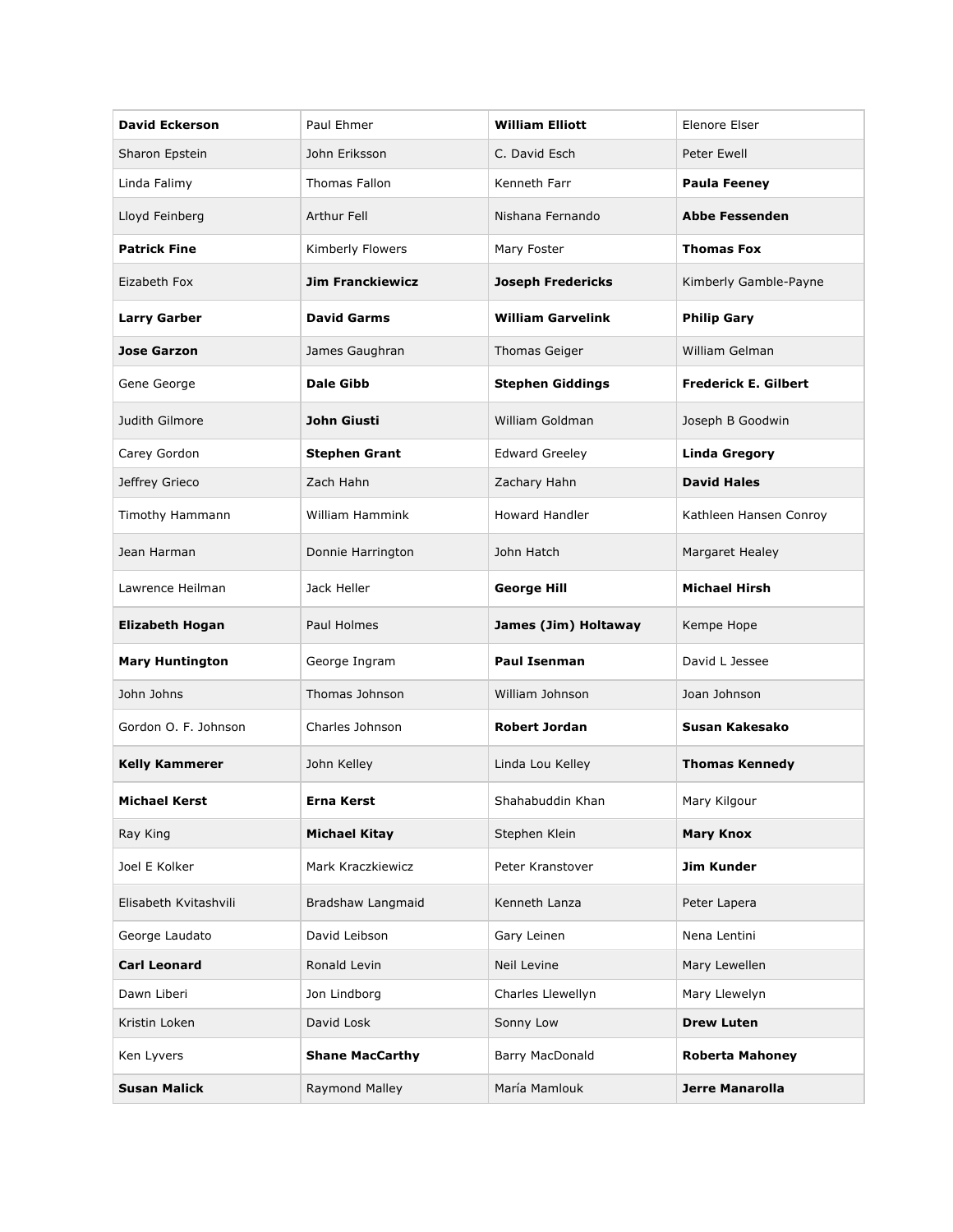| <b>Maria G Marigliano</b> | <b>Raymond Martin</b>      | <b>Richard Martin</b>   | Patricia Matheson      |
|---------------------------|----------------------------|-------------------------|------------------------|
| Robert Maushammer         | <b>David McCloud</b>       | Mike McGahuey           | Nancy McKay            |
| John Mellor               | Albert Merkel              | <b>David Merrill</b>    | <b>Gary Merritt</b>    |
| Constantine Michalopoulos | <b>James Michel</b>        | Virgil Miedema          | John Miller            |
| <b>Frank Miller</b>       | <b>Franklin Moore</b>      | Andrew Morehead         | <b>Thomas Morris</b>   |
| <b>Ted Morse</b>          | Patricia Moser             | Kevin Mullally          | <b>Donald Muncy</b>    |
| Robert Muscat             | <b>Desaix Myers</b>        | Robert Navin            | Robert Neal Meriwether |
| David Nelson              | Margaret Neuse             | <b>Ginny Newberg</b>    | Alex Newton            |
| <b>Gary Newton</b>        | <b>Tom Nicastro</b>        | <b>Wayne Nilsestuen</b> | <b>James Norris</b>    |
| <b>Mary Norris</b>        | walter north               | Charles North           | Diana Ohlbaum          |
| Maura ONeill              | Jon ORourke                | Robert Otto             | Bal Krishna Parajuli   |
| Norma Parker              | <b>William Paupe</b>       | <b>Carol Peasley</b>    | <b>James Peters</b>    |
| Harry Petrequin           | <b>Viviann Pettersson</b>  | <b>Nancy Pielemeier</b> | <b>John Pielemeier</b> |
| David Piet                | <b>Eric Postel</b>         | <b>Don Pressley</b>     | <b>Neil Price</b>      |
| <b>Tony Pryor</b>         | Patrick Rader              | Rosemary Rakas          | Tom Ray                |
| Sam Rea                   | Julie Rea                  | <b>Samuel Rea</b>       | Sam/Julie Rea          |
| Lewis Reade               | James Redder               | Allan Reed              | Tim Resch              |
| William Rhoads            | <b>Stacy Rhodes</b>        | <b>Lex Rieffel</b>      | Joy Riggs-Perla        |
| <b>William Riley</b>      | Denny Robertson            | Roxana Rogers           | <b>Ernest Rojas</b>    |
| <b>Denise Rollins</b>     | <b>Emma Rose</b>           | Alison Rosenberg        | Irving Rosenthal       |
| Jerrold Rubin             | Lu Rudel                   | <b>Brian Rudert</b>     | Daniel Runde           |
| Kevin Rushing             | <b>Diane Russell</b>       | Ronald Ruybal           | <b>Joe Ryan</b>        |
| Georgia Sambunaris        | John Sanbarilo             | John Sanbrailo          | Fenton Sands           |
| William Brent Schaeffer   | <b>Marilyn Schmidt</b>     | Christina H Schoux      | <b>Loren Schulze</b>   |
| Chloe Schwenke            | <b>Rick Scott</b>          | <b>Barbara Seligman</b> | Satish Shah            |
| <b>Alexander Shakow</b>   | <b>David Shear</b>         | <b>Douglas Sheldon</b>  | <b>Todd Shelton</b>    |
| Rosalind (Roz) Sika       | Stephen Silcox             | <b>Donald Sillers</b>   | <b>Arthur Silver</b>   |
| <b>Emmy Simmons</b>       | <b>Anne Simmons-Benton</b> | Steven Sinding          | Meri Sinnitt           |
| <b>Andrew Sisson</b>      | Heather Skilling           | <b>Glenn Slocum</b>     | James Small            |
| Kris Smathers             | <b>James Smith</b>         | <b>Ken Smith</b>        | David Smith            |